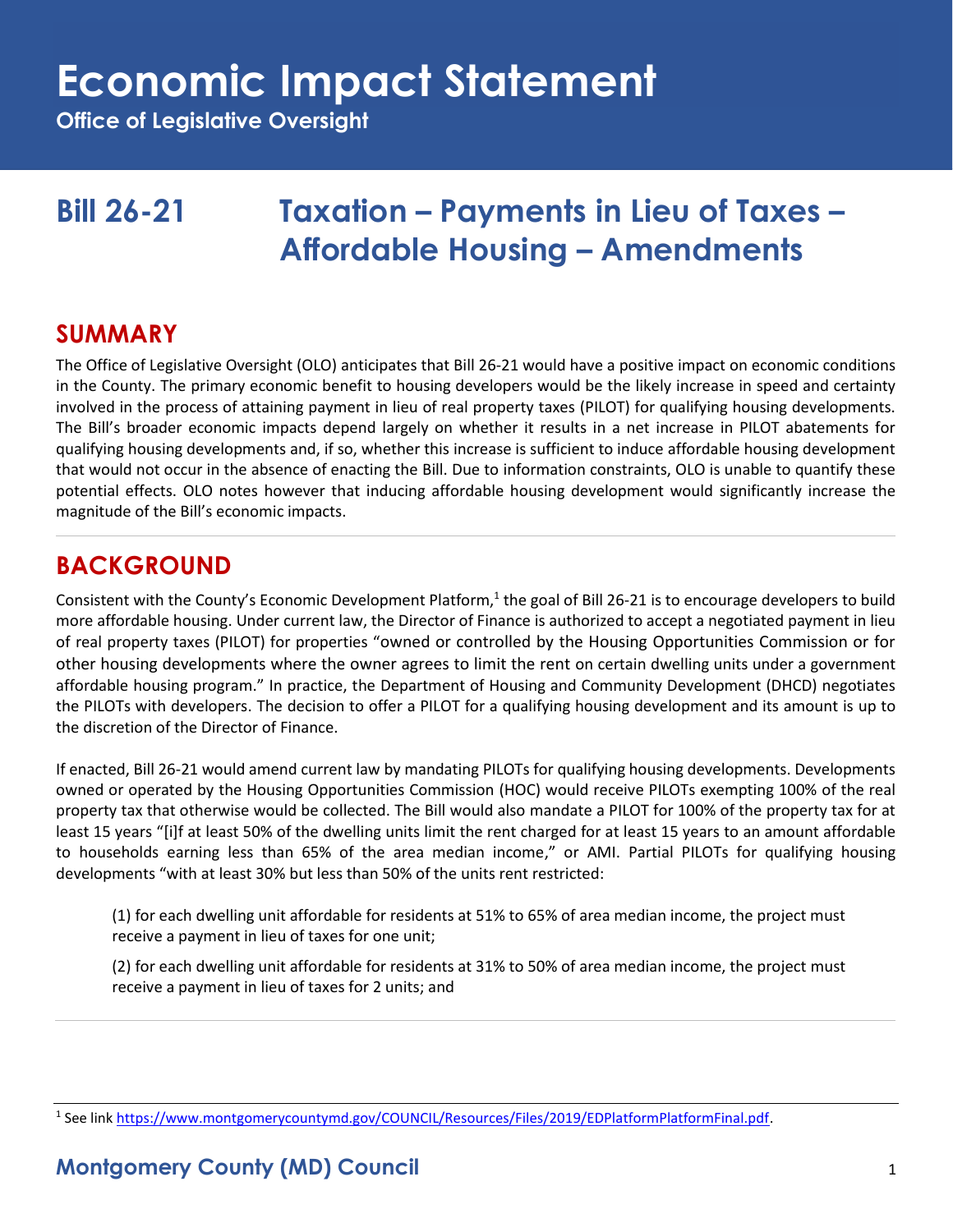**Office of Legislative Oversight**

(3) for each dwelling unit affordable for residents at 30% or less of area median income, the project must receive a payment in lieu of taxes for 3 units."<sup>2</sup>

**Table 1** presents a matrix of the conditions specified in Bill 26-21 for non-HOC owned and operated properties.

| <b>PILOT Award</b>                                 | <b>PILOT Duration</b> | % of Affordable Units          | Affordability<br>Depth | Affordability<br><b>Duration</b> |
|----------------------------------------------------|-----------------------|--------------------------------|------------------------|----------------------------------|
| 100% of real property taxes                        | at least 15 years     | At least 50%                   | Less than 65% AMI      | at least 15 years                |
| For each affordable<br>unit,<br>PILOT per one unit | at least 15 years     | At least 25% but less than 50% | 51% to 65% AMI         | at least 15 years                |
| For each affordable<br>unit.<br>PILOT per 2 units  | at least 15 years     | At least 25% but less than 50% | 31% to 50% AMI         | at least 15 years                |
| For each affordable<br>unit,<br>PILOT per 3 units  | at least 15 years     | At least 25% but less than 50% | 30% AMI or less        | at least 15 years                |

**Table 1. Affordable Housing PILOT Matrix for Non-HOC Properties**

## **METHODOLOGIES, ASSUMPTIONS, AND UNCERTAINTIES**

For information on the Bill's potential economic impacts, OLO spoke with several representatives from the affordable housing industry. Based on these conversations, OLO anticipates that the Bill would depend on the following potential effects on affordable and/or market-rate housing developers:

- Process Effect: Change in speed and certainty involved in attaining PILOTs for qualifying housing developments.
- **Capital Effect:** Change in average annual PILOT amounts granted to qualifying housing developments.
- **Development Effect:** Change in average annual supply for affordable housing through construction, rehabilitation, and acquisition of affordable housing properties.

**Process Effect:** OLO anticipates that Bill 26-21 would have meaningful process effects. In general, local affordable housing projects require various sources of funding to complete. OLO's understanding is that many, if not the majority of local projects rely on the County's two primary sources of funding for affordable housing—the current negotiated PILOT program and the Housing Initiative Fund (HIF), which provides funding in the form of loans for affordable housing projects.<sup>3</sup> By changing the PILOT program from a negotiated to mandatory abatement, enacting Bill 26-21 would affect negotiations between the County and housing developers in the following manner: Rather than negotiating for two

<sup>&</sup>lt;sup>2</sup> Montgomery County Council, Bill 26-21, Taxation – Payments in Lieu of Taxes – Affordable Housing – Amendments, introduced on June 29, 2021. See Bill in Introduction Staff Report, [https://apps.montgomerycountymd.gov/ccllims/DownloadFilePage?FileName](https://apps.montgomerycountymd.gov/ccllims/DownloadFilePage?FileName=2717_1_15539_Bill_26-2021_Introduction_20210629.pdf) [=2717\\_1\\_15539\\_Bill\\_26-2021\\_Introduction\\_20210629.pdf.](https://apps.montgomerycountymd.gov/ccllims/DownloadFilePage?FileName=2717_1_15539_Bill_26-2021_Introduction_20210629.pdf)

<sup>&</sup>lt;sup>3</sup> For an overview of HIF, see Montgomery County's HIF and PILOT Programs, Department of Housing & Community Affairs, November 4, 2019, [https://www.montgomerycountymd.gov/DHCA/Resources/Files/housing/multifamily/publications](https://www.montgomerycountymd.gov/DHCA/Resources/Files/housing/multifamily/publications/presentations/PHED_Presentation_HIF_PILOTs_201911.pdf) [/presentations/PHED\\_Presentation\\_HIF\\_PILOTs\\_201911.pdf.](https://www.montgomerycountymd.gov/DHCA/Resources/Files/housing/multifamily/publications/presentations/PHED_Presentation_HIF_PILOTs_201911.pdf)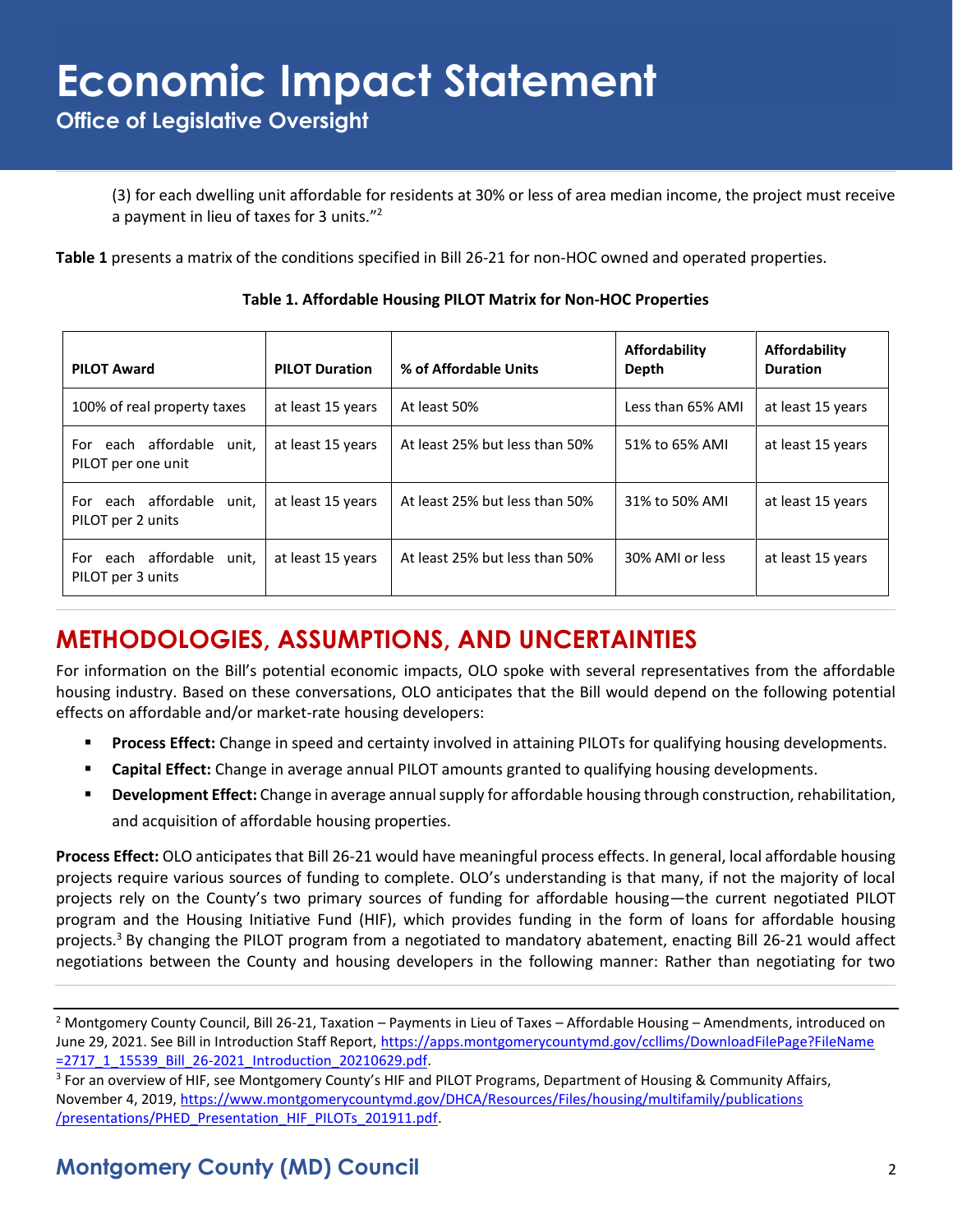**Office of Legislative Oversight**

sources of funding support from the County, developers would only need to negotiate with the County for one source, HIF funding. As a result, the Bill would likely reduce, both, uncertainty for housing developers regarding financing and the amount of time it takes for them to receive the abatement.

**Capital Effect:** Due to data limitations, OLO is unable to project the Bill's capital effect. This effect would be based on the extent to which the Bill results in a net increase in PILOT abatements for qualifying housing that would not occur in the absence of enacting the Bill. Should a net increase occur developers of qualifying affordable housing projects would experience a net increase in cash flow.

**Development Effect:** Similarly, data limitations prevent OLO from estimating whether any potential "capital effect" would be sufficiently large to induce construction, rehabilitation, and/or acquisition of affordable housing projects that would not occur without increased abatements.

While the Bill's capital and development effects are unknown, OLO notes that a net increase in PILOT abatements and any induced affordable housing development would significantly increase the magnitude of the Bill's economic impacts. Both outcomes would have significant "multiplier effects," that is, how changes in economic activity affect other rounds of spending, and how additional spending impacts certain economic indicators.

To illustrate, let's assume the Bill's capital effect is sufficiently large to induce the construction of a new affordable housing development that would not otherwise occur. The project would largely fall within the Regional Input-Output Modeling System (RIMS II) final-demand multiplier for the "construction" industry. The RIMS II multipliers, developed by the U.S. Bureau of Economic Analysis,<sup>4</sup> measure the multiplier effect of economic activity in terms of four measures:

- Output (sales): total market value of industry output,
- Value-Added: total value of income generated from production (equivalent to gross domestic product),
- **Earnings: employee compensation plus net earnings of sole proprietors and partnerships, and partnerships**
- **Employment:** number of full- and part-time employees.<sup>5</sup>

Industries with relatively high multiplier values for these measures result in greater output, value-added, earning, and employment for every additional dollar of economic activity in those industries. There are multipliers for 64 industries in the County. **Table 2** presents the values of the RIMS II construction multiplier for Montgomery County.

<sup>4</sup> U.S. Bureau of Economic Analysis, *RIMS II: An Essential Tool for Regional Developers and Planners*, December 2013, [https://apps.bea.gov/regional/rims/rimsii/rimsii\\_user\\_guide.pdf.](https://apps.bea.gov/regional/rims/rimsii/rimsii_user_guide.pdf)

 $5$  Ibid,  $3 - 3$  and  $3 - 4$ .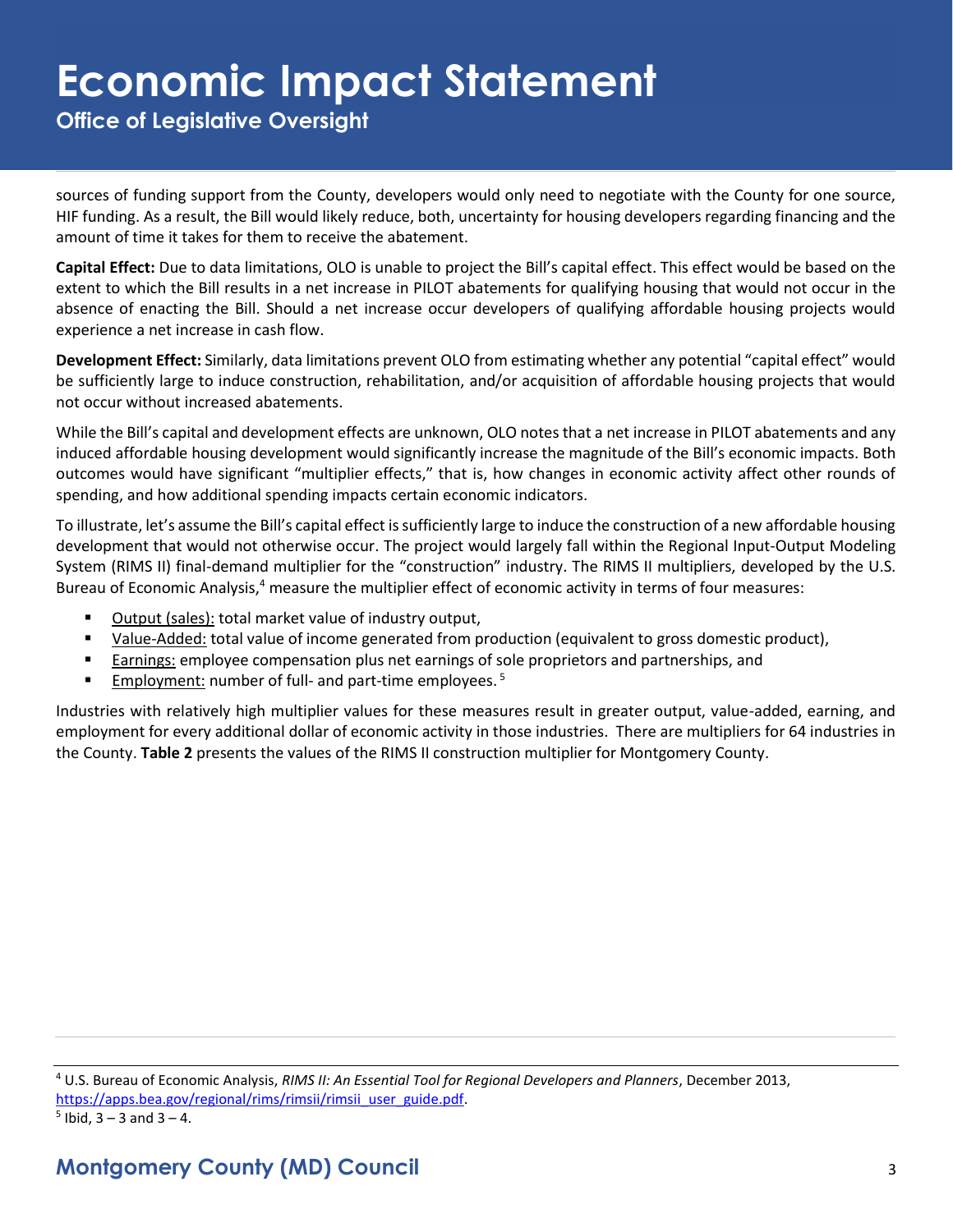**Office of Legislative Oversight**

| Table 2. RIMS II Construction Multiplier for Montgomery County |        |                 |                   |             |  |  |
|----------------------------------------------------------------|--------|-----------------|-------------------|-------------|--|--|
|                                                                | Output | <b>Earnings</b> | <b>Employment</b> | Value-Added |  |  |
| Type I                                                         | 1.2269 | 0.2669          | 4.6368            | 0.6513      |  |  |
| Type II                                                        | 1.4391 | 0.3092          | 5.6518            | 0.7831      |  |  |

#### **Table 2. RIMS II Construction Multiplier for Montgomery County**

Per every \$1 million in new affordable housing construction, the County would experience:

- \$1,226,900 to \$1,439,100 in output;
- \$266,900 to \$309,200 in earnings;
- 5 to 6 new jobs; and
- \$651-300 to \$783,100 in value-added.

However, OLO notes that the "true" economic impact would also account for the economic opportunity cost from alternative uses of the County's real property tax revenue that may be forgone because of the Bill.

### **VARIABLES**

The primary variables that would affect the economic impacts of Bill 26-21 are:

- change in average annual PILOT amounts granted to qualifying housing developments;
- change in speed and certainty involved in attaining PILOTs for qualifying housing developments; and
- change in average annual supply for affordable housing.

## **IMPACTS**

**WORKFORCE** ▪ **TAXATION POLICY** ▪ **PROPERTY VALUES** ▪ **INCOMES** ▪ **OPERATING COSTS** ▪ **PRIVATE SECTOR CAPITAL INVESTMENT** ▪ **ECONOMIC DEVELOPMENT** ▪ **COMPETITIVENESS**

#### **Businesses, Non-Profits, Other Private Organizations**

OLO believes that Bill 26-21 would have positive economic impacts on private organizations in the County. As discussed above, OLO is most confident that the Bill would increase the speed and certainty involved in attaining PILOTs for qualifying housing developments. Affordable housing developers would primarily benefit from the Bill's process effect.

If enacting Bill 26-21 results in a net increase in PILOT abatements for qualifying housing developments and induces affordable housing development that would not otherwise occur, the magnitude of the positive economic impacts to local businesses would substantially increase. In terms of the capital effect, affordable housing developers would experience a net increase in cash-flow, which may be used to offset operating costs or increase business income. Holding all else equal, a net increase in PILOT abatements would increase the competitiveness of the County's local affordable housing industry vis a vis surrounding jurisdictions.

The Bill's potential development effects would have the deepest and broadest economic impacts. As previously discussed, every \$1 million in new affordable housing construction would increase output from \$1,226,900 to \$1,439,100, earnings from \$266,900 to \$309,200, employment from 5 to 6 new jobs, and value-added from \$651-300 to \$783,100. A substantial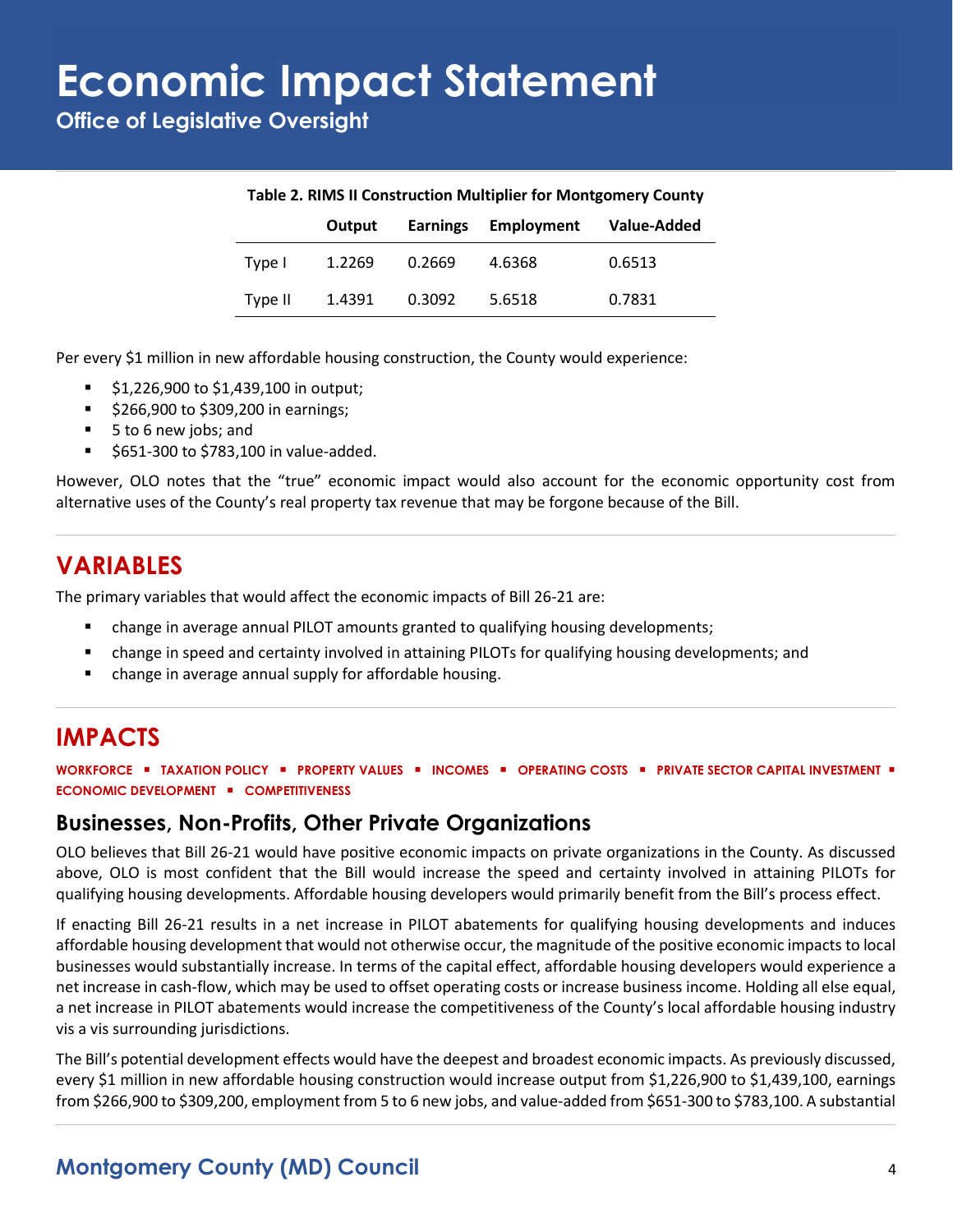**Office of Legislative Oversight**

increase in new development that otherwise would not occur would enhance the County's economic development and competitiveness in the affordable housing industry, as well as benefit workforces of affected businesses in terms of employment and income gains.

#### **Residents**

OLO believes that Bill 26-21's impact to County residents largely depend on the Bill's potential development effect. Lack of affordable housing is identified as a critical need in the County's Economic Development Platform. By increasing the supply of affordable housing, households at lower ends of the income spectrum would have more housing options, which could reduce rent from finding options appropriate to their income, as well as reduce transportation costs incurred from having long commutes to work due to lack of housing options. It is worth noting this last point illustrates that the Bill's economic impacts depend not only on whether it increases affordable housing supply, but also the geographic composition of affordable housing in the County.

### **DISCUSSION ITEMS**

Based OLO's conversations with representatives from the affordable housing industry, Councilmembers may want to consider the following discussion items:

First, the extent to which the AMI and number of affordable unit thresholds specified in the Bill capture the specific housing needs of County residents across the income spectrum.

Second, the extent to which the PILOT program specified in Bill 26-21 would complement existing affordable housing incentives from the County, State, and Federal Government to increase affordable housing development in the County.

Third, the extent to which a mandatory PILOT program would undermine DHCA's ability to negotiate for additional affordable housing units for projects that receive County funding support.

### **WORKS CITED**

Montgomery County Code. Sec. 2-81B. Economic Impact Statements.

Montgomery County Council. Bill 26-21, Taxation – Payments in Lieu of Taxes – Affordable Housing – Amendments. Introduced on June 29, 2021.

Montgomery County's HIF and PILOT Programs. Department of Housing & Community Affairs. November 4, 2019.

U.S. Bureau of Economic Analysis. *RIMS II: An Essential Tool for Regional Developers and Planners*. December 2013.